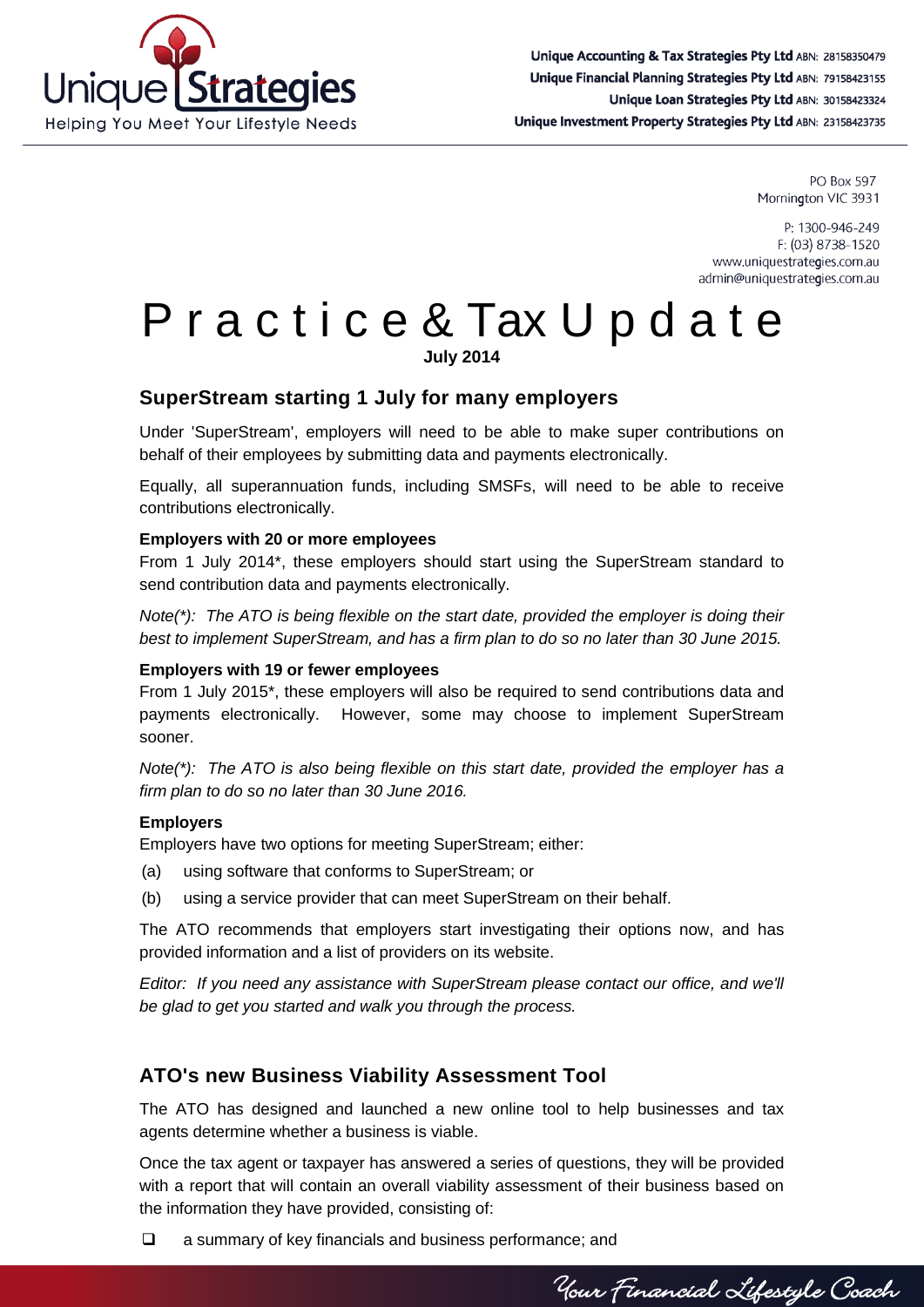$\Box$  charts that provide a visual summary of the trends of key financial results generated by the business.

*Editor: If, for any reason, you would like to discuss the above tool, please contact our office.*

## **Project DO IT update**

The ATO says that its voluntary disclosure initiative, Project DO IT (in relation to taxpayers coming forward and disclosing overseas income and assets), is receiving a strong response with a number of people having already come forward to make a disclosure.

#### **Response so far**

- Over 350 inquiries.
- Almost 100 disclosures lodged.
- Strong indication that many others will make a disclosure in the near future.

*Editor: To remind clients, Project 'DO IT' (i.e., 'disclose offshore income today') is an amnesty for taxpayers with offshore assets or income to voluntarily come clean by 19 December 2014.*

*Under Project DO IT, taxpayers:*

- *are encouraged to disclose omitted income or over-claimed deductions relating to their offshore activities;*
- *will not be investigated or referred for criminal investigation by the ATO; and*
- *will generally only be assessed for the last four years.*

## **ATO Div.7A benchmark interest rate**

The benchmark interest rate for 2014/15, for the purposes of the deemed dividend provisions of Div.7A, can now be calculated as 5.95% (down from 6.20% for 2013/14).

## **ATO warning on 2013/14 work-related deductions**

This tax time the ATO says that, in relation to work-related expenses, it will not be limiting its attention to certain occupations.

Instead, particular attention will be paid to work-related expense claims relating to:

- overnight travel;
- transporting bulky tools and equipment; and
- the work-related proportion of use for computers, phones or other electronic devices.

## **2014/15 Luxury car tax (LCT) limit**

The LCT threshold for the 2014/15 financial year is \$61,884 (increasing the previous year's LCT threshold of \$60,316 by an indexation factor of 1.026).